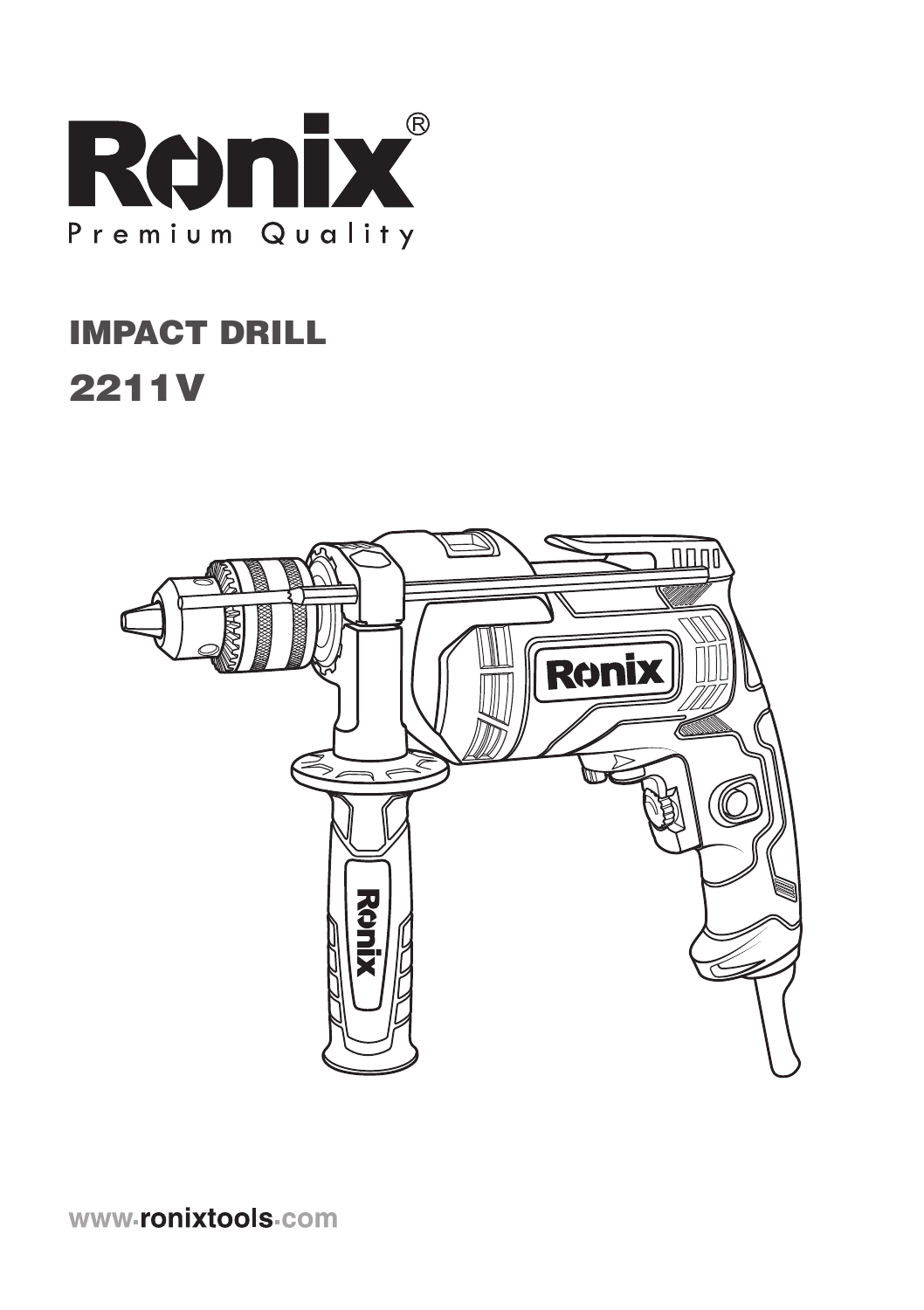

# **SPECIFICATION**

| Model No.              | 2211V                    |
|------------------------|--------------------------|
| Rated power input      | 600W                     |
| Rated voltage          | 110V~60Hz                |
| No-load speed          | 0-3000/min <sup>-1</sup> |
| Chuck capacity         | 13-30mm                  |
| Max. drilling in steel | 13mm                     |
| Max. drilling in wood  | 20mm                     |

### **PARTS LIST**



### **SAFETY INSTRUCTIONS**

Basic safety regulations, the code for the product to avoid an accident, please read carefully.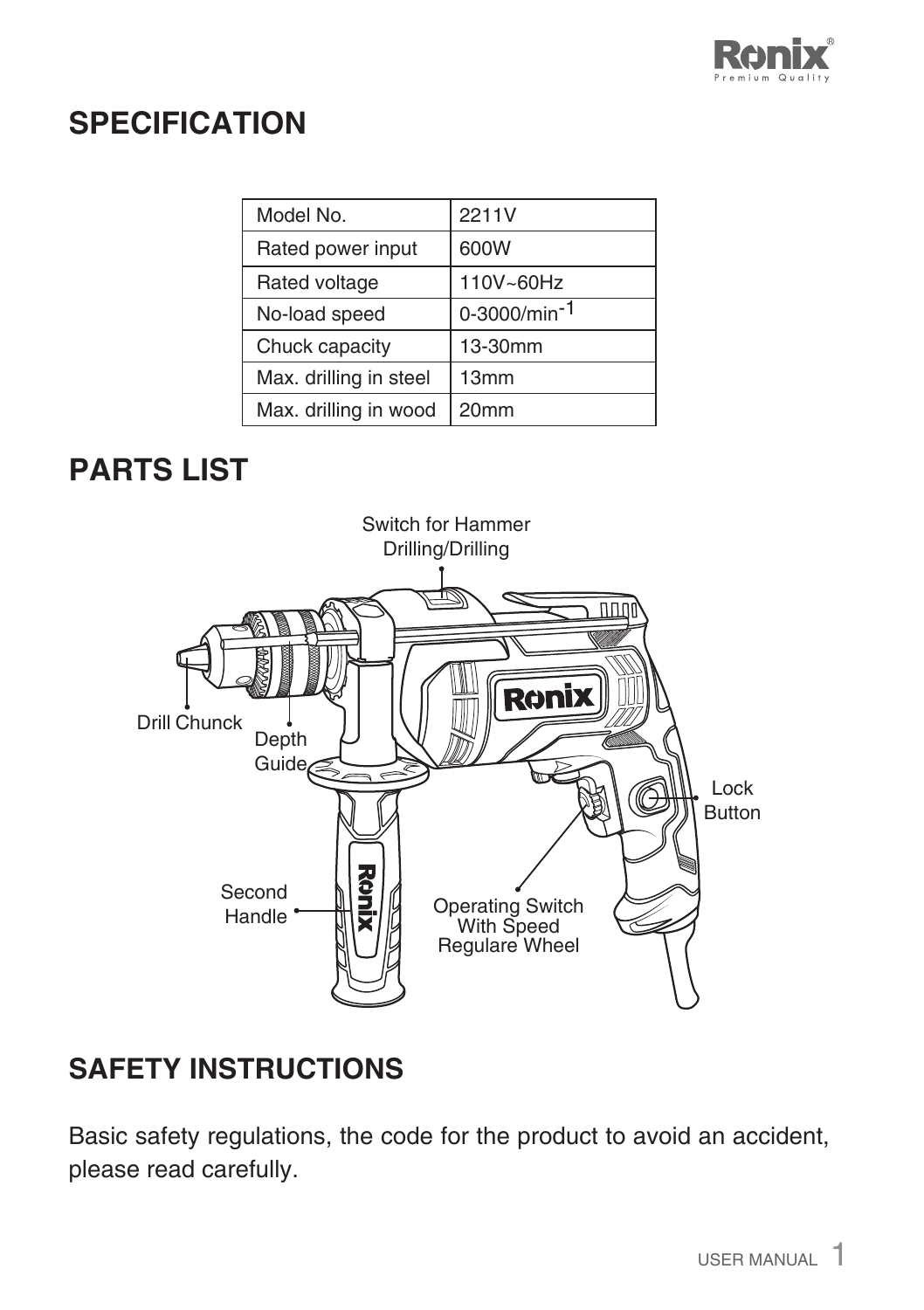

#### **.WORK PLACE**

1) Keep work place clean and bright, Chaos and dark field can cause accidents

2) Don't in explosive environment, if there are flammable liquids, gases or dust environment operating the machine.

Machine sparks can ignite the dust and gas.

3) Let children and bystanders left machine operation. Distractions can make you loose control.

### **.ELECTRICAL SAFETY**

1) The machine plug must be matched with the socket. Must not be modified in any way plug. Grounding machine

Can not use any conversion plug. Without modification of plugs and matching socket will reduce the shock hazard.

2) Avoid human contact surface of the ground. Such as pipe, heat sink, and refrigerators, if you body grounding will increase the risk of electric shock.

3) The machine must not be exposed in the rain or damp environment, water into the machine will increase the risk of electric shock.

4) Shall not abuse the wire. Wires must not be carrying, pull the machine or pull out the plug. Let the machine away from Heat oil , edges or moving parts. Damaged or coil of wire will increase the risk of electric shock.

5) When the machine outdoor use, se external wire suitable for outdoor line. Suitable for outdoor use lines will reduce the shock hazard.

### **.PERSONAL SAFETY**

1) Stay alert, when operating the machine in operation and attention is in stay awake. Do not in tired, drugs, alcohol or treatment response under operating the machine. During the machine operation energy dispersion can cause serious personal injury.

2) Use safety equipment. Always wear goggles, Safety devices, such as the appropriate conditions of dust masks antiskid safety shoes, helmet, hearing protection devices can reduce personal injury.

3) Avoid sudden starts. Ensure switch when insert the plug is in the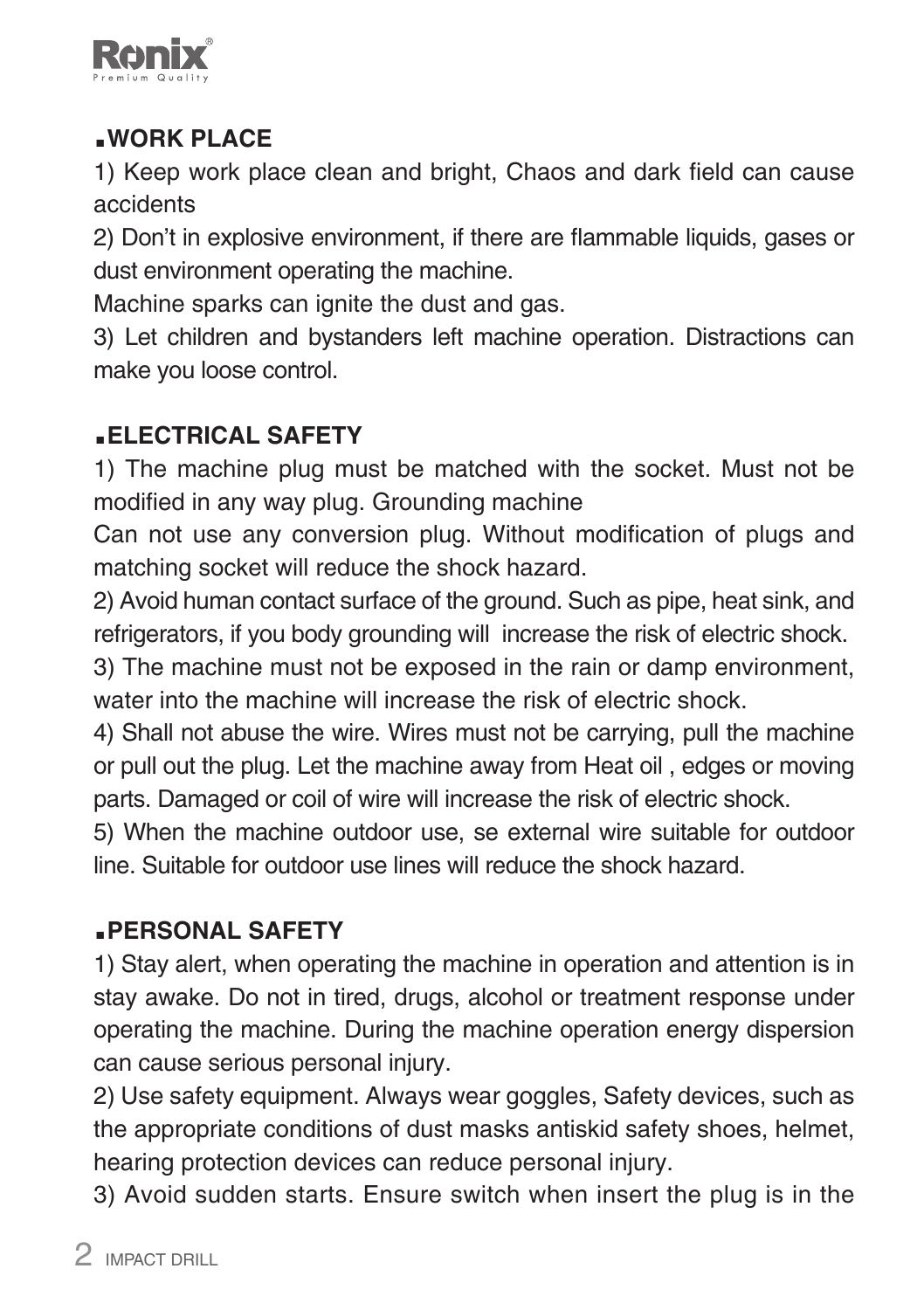

position. Finger on the switch has been switched on or switch is switched on when inserted into the plug may cause danger.

4) Before the machine on, remove all keys or wrench, Wrench or key on the legacy in rotating machine parts can cause human hody damage 5) Don't stretch hand too long, always watch your step and balance. This accident cases can be a very good control machine.

6) Dress properly, don't wear loose clothes or wear jewelry, make your hair, clothes and sleeve away from moving parts. Loose clothing, accessories or long hair may be involved in the moving parts.

7) If you provide the chip removal device dust collection equipment connection device, make sure they connected in good condition and used properly. Using this device can reduce the risk of debris caused.

# **ELECTRIC TOOLS USE AND THE ATTENTION**

1) Don't abuse power tools, according to the application using the appropriate power tools. Choose the appropriate design rating electric tools will make your work more effective, safer.

2) If switch tools cannot connect on or off the power and will not be using the tool. Can't use the switch to control the electric tools is a dangerous and must be repaired.

3) On any adjustment, before changing accessories or storage electric tools, must pull the plug from the power supply or battery box off power supply. The protective measures to reduce the risk of electric tools suddenly start.

4) Will spare electric tools storage in children and scope, and don't let not familiar with electric tools or do not understand these instructions to operate power tools, Power tools in the hands of untrained user is dangerous.

5) Maintenance of electric tools. Check the installation of the moving part deviation or gets stuck, parts damage and other conditions affecting the operation of electric tools. If there are any damage, electric tools must be repaired before use. Many accidents caused by poor maintenance of electric tools. 6) Keep the cutting tools sharp and clean. Maintain good cutting tool with a sharp cutting edge not easily jammed and easy to control.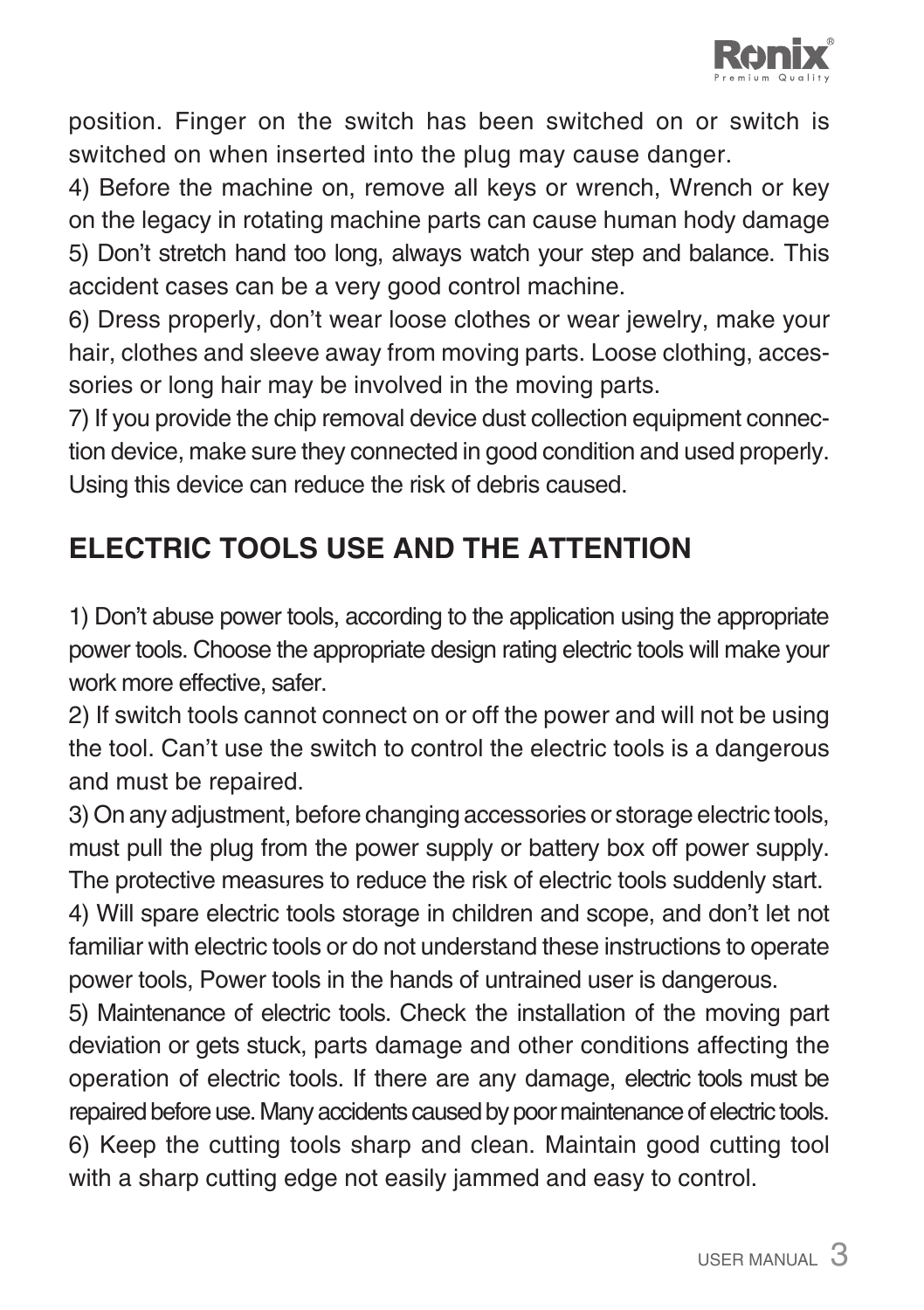

7) According to the instruction for us, and intends to use the way of special type electric tools requirements, considering the operation conditions and operation to use power tools, accessories and tools of cutting head, cc. electric tools will be used for those who do not tally with the requirements of operation may cause dangerous situation.

### **MAINTENANCE**

Send your power tools to the professional maintenance personnel, must use the same spare parts for replacement This will ensure that the maintenance of the safety of electric tools.

### **PERFORMANCE AND FUNCTION**

Electromagnetic rotary motor or electromagnetic reciprocating small capacity of motor rotor magnetic field cutting power operation, through the drive mechanism drive operation device, driving gear increase the power of the drill bit, so that the drill bit scraping surface can better into the object, Electric drill generally applied in the construction industry, industrial, medical, geological prospecting, etc. The main structure.

#### **.MOTOR**

For single-phase series motor ventilation protection on its own. Insulation for class E. The stator and the armature wire with high strength polyester lacquer copper wire and through with trapezoidal copper platoon to thermosetting plastic and mica sheet, as insulating medium. Lectrode axis between the core and pressure into thermosetting plastics, 6,10,13 mm drill hosing cover plastic engineering plastics, 19,23mm drill in the aluminum shell is equipped with double insulation structure plastic bushing.

#### **.SWITCH**

Adopt the stirrup quickly cut off and has the self-locking device of the electric drill switch.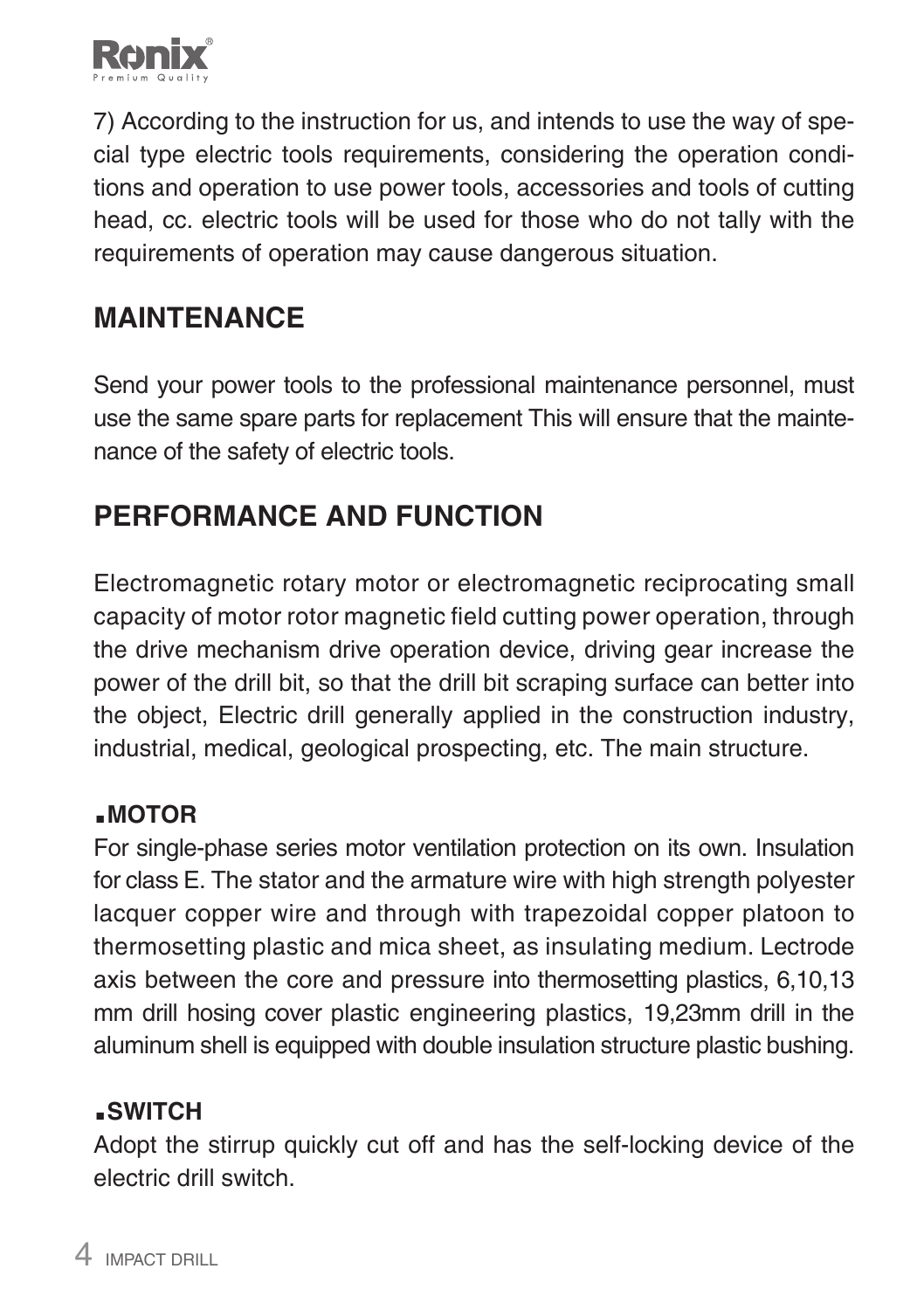

#### **.CAPACITOR**

Anti-interference electric drill with a capacitor inside the handle, which can inhibit tools interference with infinite power and television.

#### **.REDUCER**

Box shell and middle cover adopt the original compound aluminum alloy die casting and become, strong and durable, gear for fixed gear and the high frequency heat treatment is not easy to wear.

#### **.THE POWER CORD AND PLUG**

Three core cord adopts three pin plug, power cord en outside into the casing is equipped with insulation sheath to protect the soft line, the other end connection plug frame and then pressed into plastic (rubber), made from sealed, power plug , sale and reliable.

#### **.DRILL CHUCK**

6,10,13 un using three claw type drill chuck, using three claw type drill chuck .drill chuck ,please first remove hole and drilling shaft on the surface of the forbidden material. Including the antirust wax, and then put the drill chuck loading shaft can be used.

### **MAINTENANCE INSTRUCTIONS**

Electric voltage should comply with the provisions of the electric drill nameplate

1) Electric drill before use should be no load running a minute, wait for rotational normal before use.

2) In the process of operation shall not be too hard and all speed anomalies or workpiece stuck, should reduce or stop hard. prevent damage to the motor overload.

3) Keep the commutator surface clean, such as found black mark on the surface of commutator dirt is more, should remove dirt, brush serious wear and tear, it should be replaced timely in pairs.

4) Ventilation must be kept clean and smoothness of a drill, prevent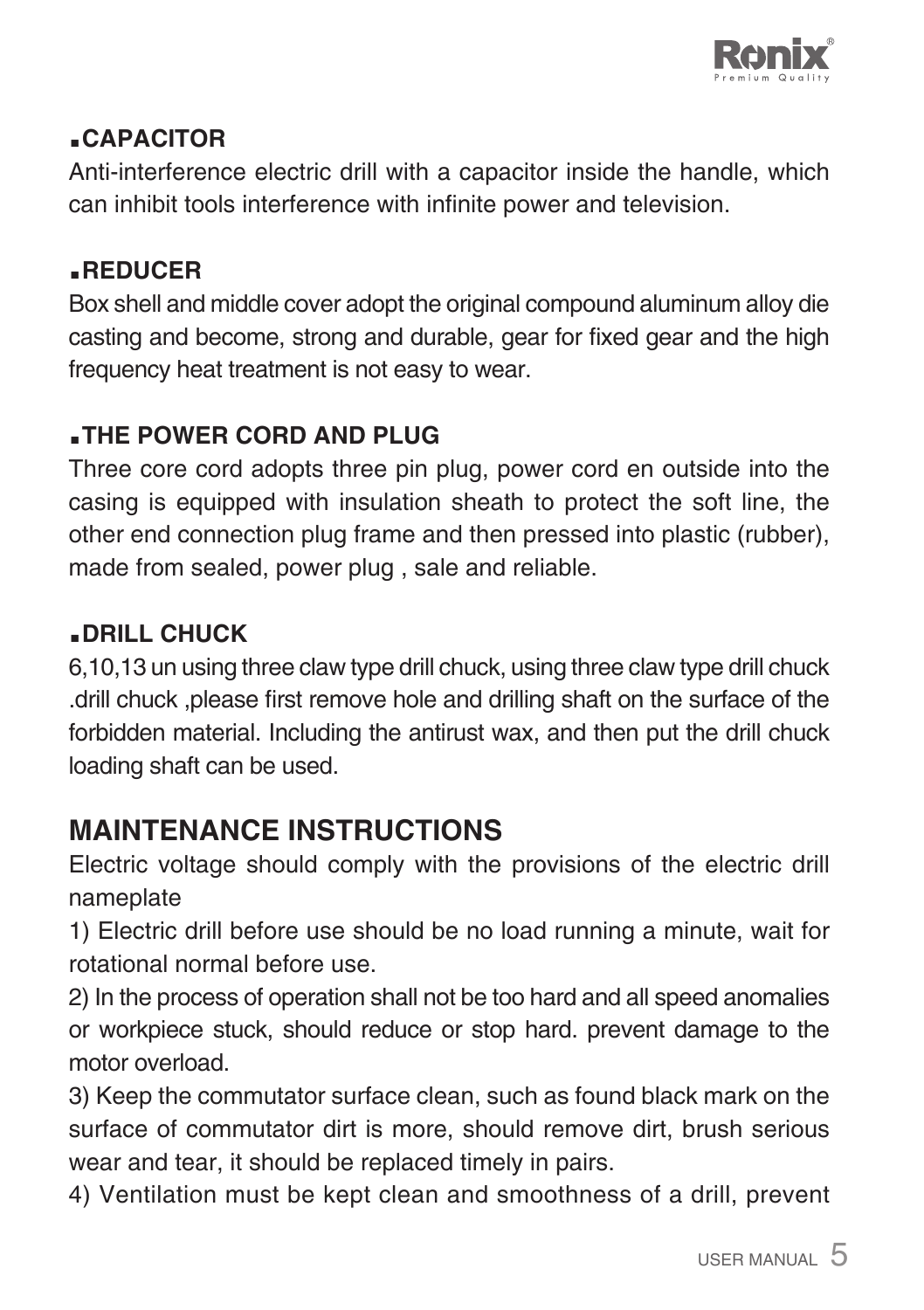

damage of scrap iron or other material into the electric drill internal components.

5) electric hand drill moves should hold the drill handle, can't use cable electric filed or hand cable cable from the socket.

6) Transmission of rolling bearing and gear grease always keep clean and plentiful.

7) Long-term used electric drill, application before use 500V megohmmeter measureing insulation, resistance between metal shell and winding, the resistance value should be greater than 2 MQ, otherwise must be inspection on winding and dry processing.

8) Torque control methods: screw torque adjustment ring up, is the larger the scale value, the greater the torque. On the other hand, the torsion fin-tuning loop downward spiral, the scale value is smaller, the smaller force.

9) Note: With a electric drill screw must want to press switch system, its correct position is with your index finger pressure switch system and unavailable means more pressure.

10) To avoid dust and iron filings from ventilation holes into the drill the rotor part, don't pull the power cord, so as not to break, Do not use electric drill when use hammer percussion, not to impose the impact of the radial drill shaft part.

11) Electric drill due to ventilation, cooling the long-term use of internal dust, dust will make gear and bearing lubricating oil mixed with metamorphic blot aggravate wear, particularly, alternative use. In order to guarantee the selection of the electric drill precision, reduce because of the bearing wear and produce too much clearance, so need to clean the fatliquoring and internal lubrication.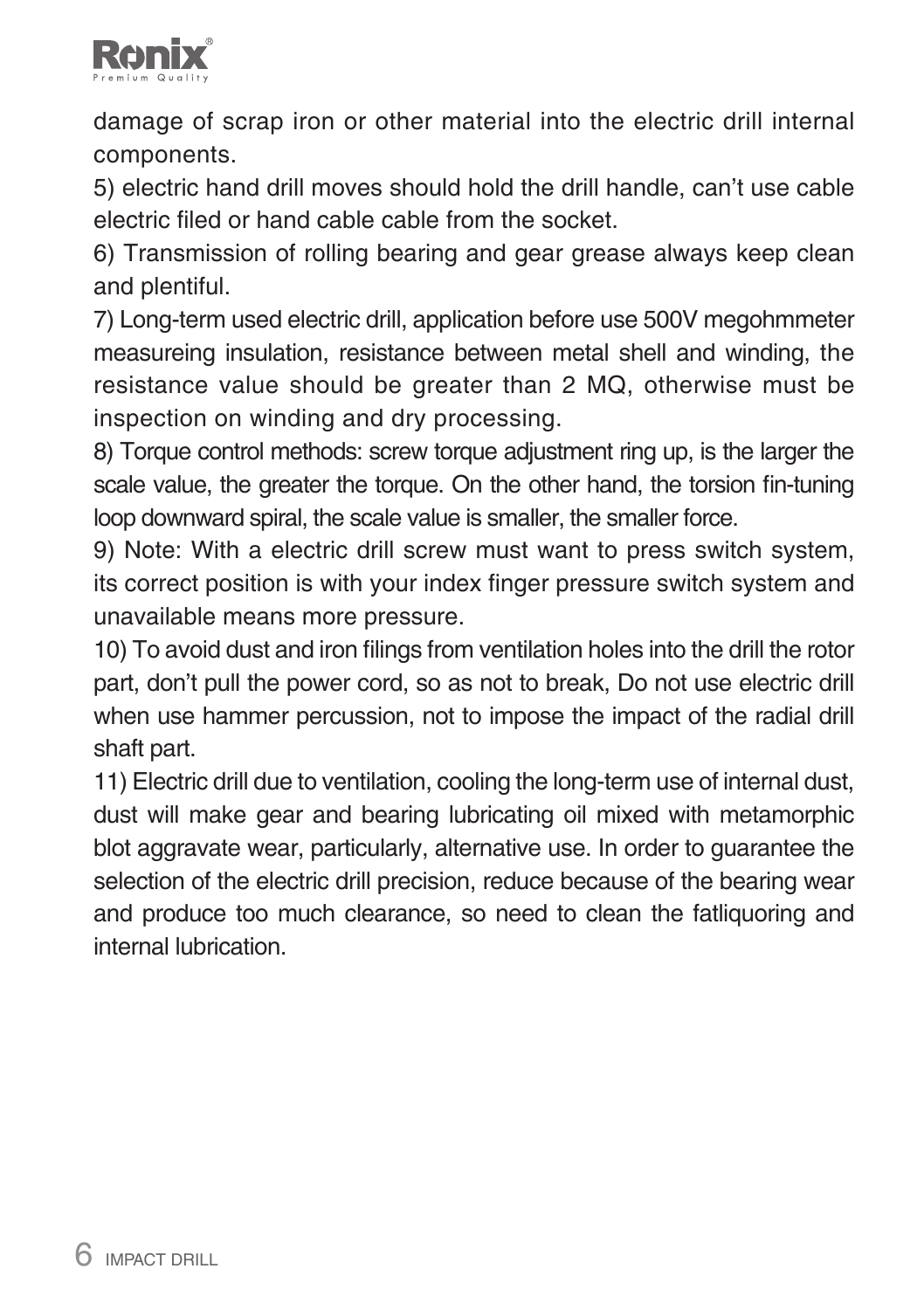